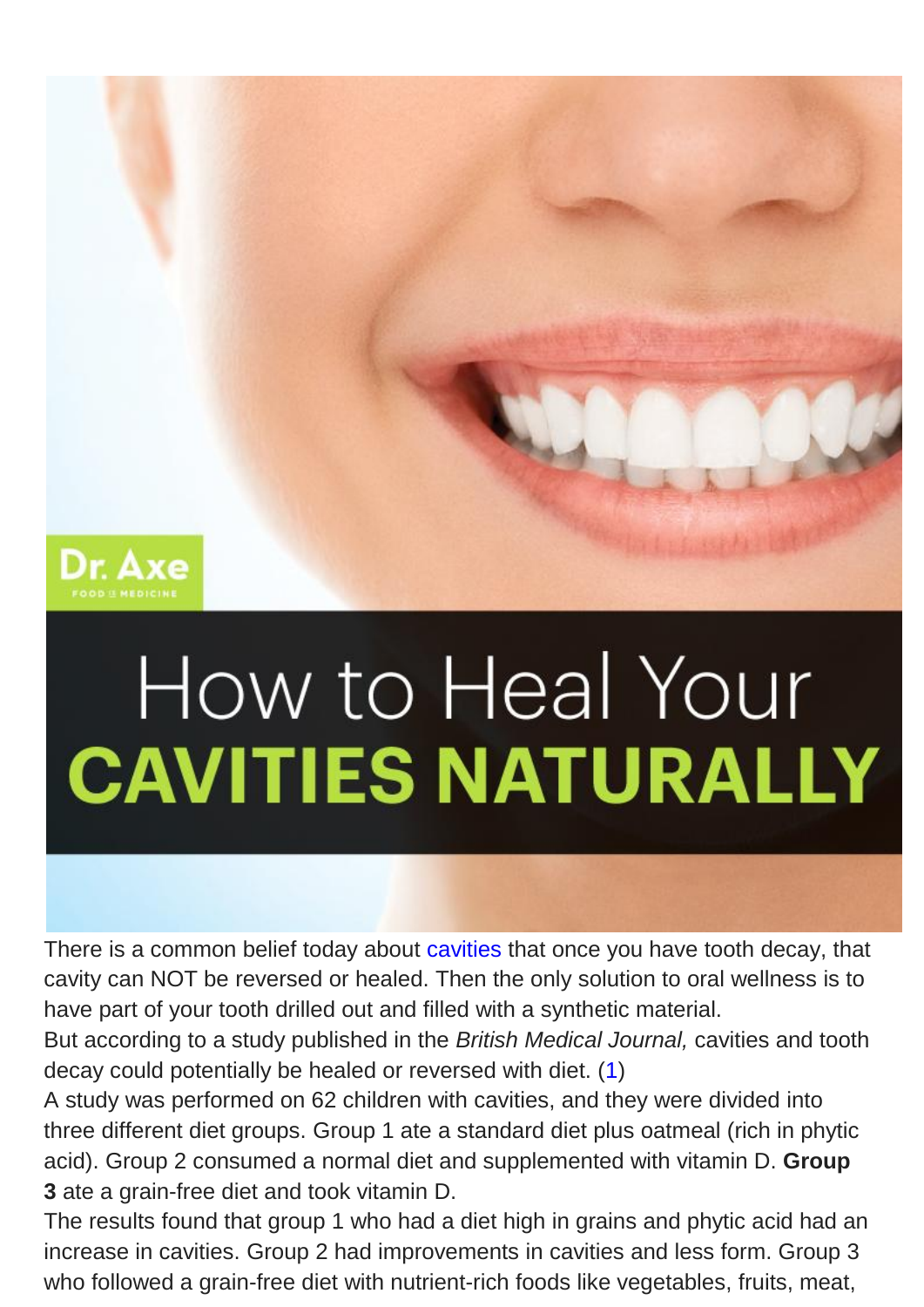milk and took vitamin D saw the greatest improvements in which nearly all cavities healed.



This study along with the backing of many doctors and dentists is proving we have been misinformed about what causes cavities and how to reverse cavities naturally. Dentist Ramiel Nagel who authored the book *Cure Tooth Decay* has helped many of his patients "reverse" their tooth decay and would rather not put in fillings. He believes that you can prevent and heal cavities with nutrient-rich foods. In this article I am going to go over the causes of tooth decay and how it may be prevented and in many cases even reversed.

## The Cause of Tooth Decay



To understand the link between diet and oral wellness we must start with one of the most well-respected dentists who ever lived Weston A. Price.

West A. Price lived in the early 1900's and was the chairman of the National Dental Association (1914-1923), and a pioneer for the ADA.

Weston Price traveled the world searching to discover what causes tooth decay. Dr. Price found a common link between eating modern foods and cavities. He witness that many indigenous isolated tribes had perfect teeth and little tooth decay. But once they were exposed to a western diet they experienced tooth decay, bone loss and chronic illness.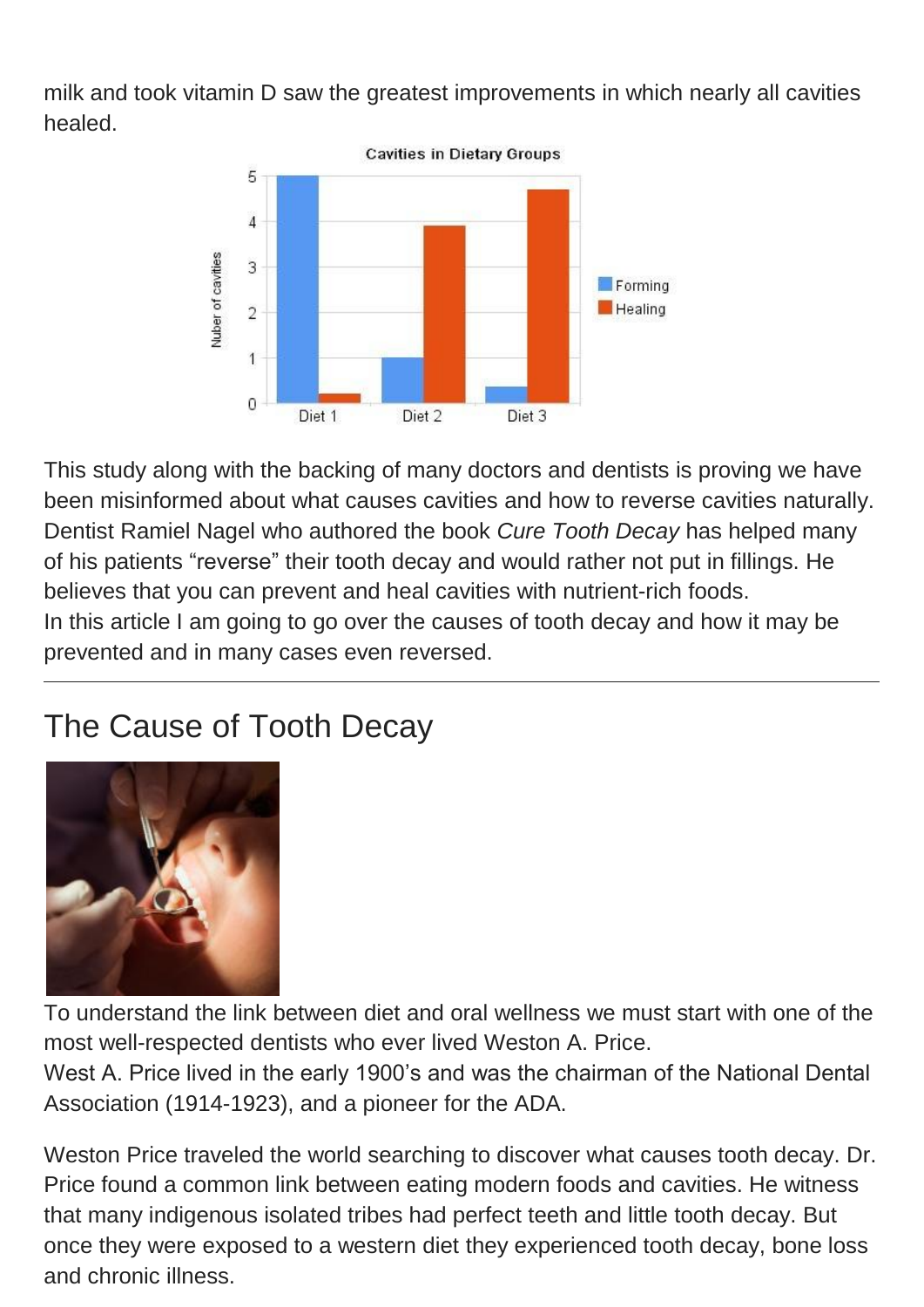According to the American Dental Association this is the cause of tooth decay:

"[Tooth decay] occurs when foods containing carbohydrates (sugars and starches) such as milk, pop, raisins, cakes or candy are frequently left on the teeth. Bacteria that live in the mouth thrive on these foods, producing acids as a result. Over a period of time, these acids destroy tooth enamel, resulting in tooth decay."

But the truth is the ADA is only hitting on 1 of the 4 things that could contribute to tooth decay.

According to the insights of Dr. Edward Mellanby, Dr. Weston Price and Dr. Ramiel Nagel there are 4 main things that contribute to tooth decay:

- 1. Lack of minerals in the diet (calcium, magnesium and phosphorus)
- 2. Lack of fat soluble vitamins (A, D, E and K) (especially D)
- 3. Too much consumption of Phytic Acid rich foods
- 4. Too much consumption of processed sugar

Let's discuss the 4 aspects that cause tooth decay and how they can be addressed with diet.

## **How to Reverse Cavities Naturally**

Don't be fooled, in addition to brushing and flossing daily, there are several ways you can reverse cavities naturally and maximize your oral health without resorting to taking in fluoride. Here are just a few for you to consider:



**Removing Sugar** – Probably the worst culprit of them all for anyone who desires healthy, cavity-free teeth, sugar should be avoided like the plague. Not only does sugar feed oral bacteria that prevents a healthy flow of dental fluids, it is highly acidic and can literally decalcify or demineralize the structural content of teeth that create dental decay.

This means staying away from soda, candy, and baked goods with sugar. Additionally, use raw honey and maple syrup and drink juices sparingly as too much sugar can contribute to cavity formation. Be careful of artificial sweeteners because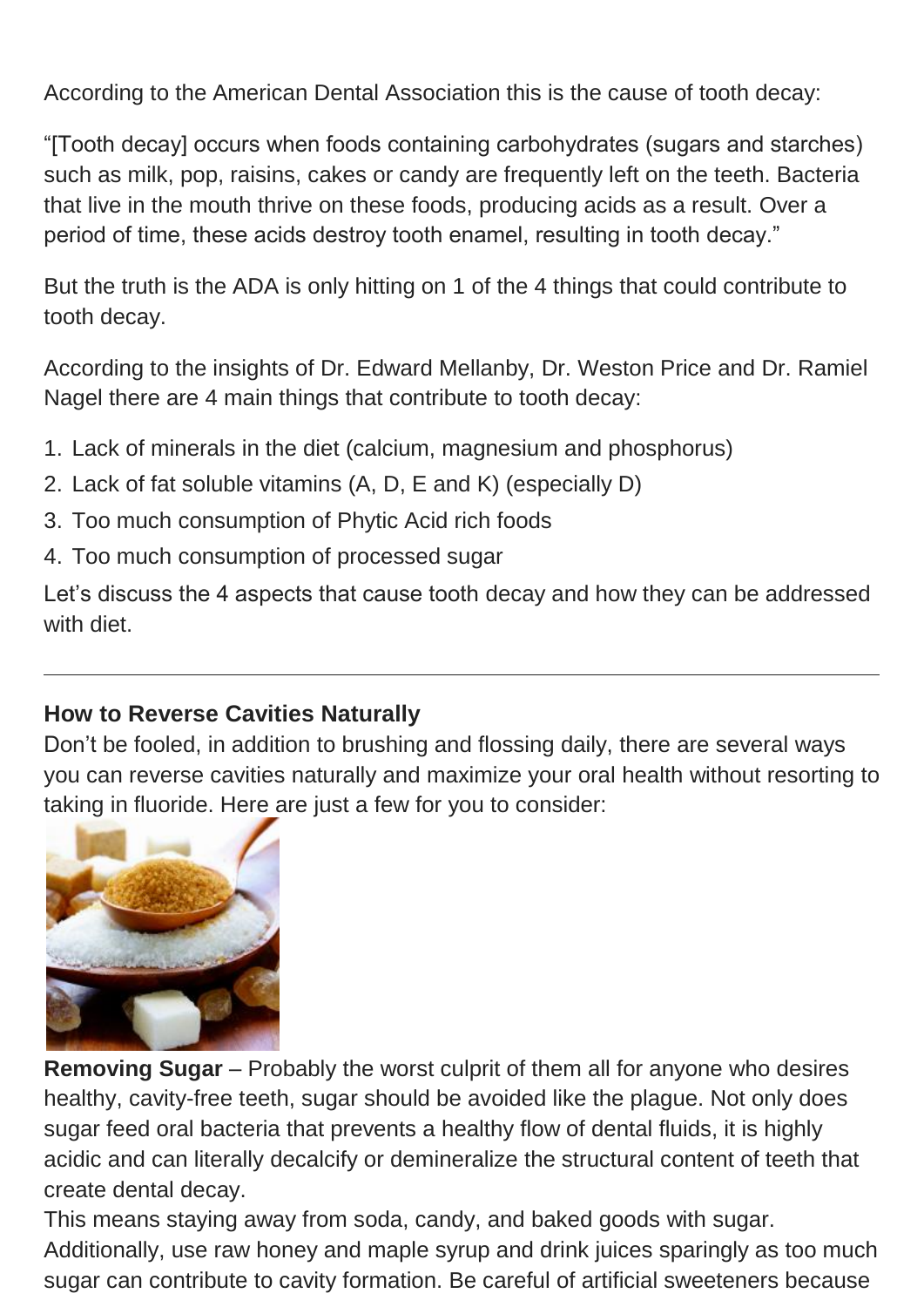of their health risks as well. Bottom line: Make stevia your new best friend along with raw honey in moderation!

**Removing Phytic Acid** – Phytic acid (phytate) is a mineral blocker and enzyme inhibitor found in grains, nuts, seeds and beans which can serious health problems in our diets.The main reason phytic acid has become an issue today is because we have stopped ancient food preparation techniques such as sprouting or sourdough fermentation which kills off the phytic acid.

According to research published in the *The Lancet* a diet high in phytic acid will create mineral deficiencies and cause osteoporosis.

80% of phosphorus in grains and beans is bound to phytic acid so it is completely un-absorbable. In addition to blocking phosphorus availability in humans, these molecules bind minerals necessary for oral health such as calcium, magnesium, iron and zinc; thus, causing them to be unavailable for proper utilization. Consuming foods high in phytic acid decreases magnesium absorption by 60% and zinc by 20%.

Phytic acid not only doesn't allow you to absorb in minerals in your food, it also leaches minerals out of your body, bones and teeth!

Subsequently, the powerful anti-nutritional effects of phytic acid have been known to cause digestive disorders, lack of appetite, nutrient deficiencies, and tooth decay. A good rule of thumb is to limit your grain consumption and stay completely clear from unfermented soy products. Because phytic acid is much higher in foods grown using modern high-phosphate fertilizers than those grown in natural compost, try to only eat foods that are organic and GMO-free. If you are aiming to improve your health and reverse cavities, foods high in phytic acid like grains, beans, nuts and soy should be avoided. However, if you soak grains or nuts and then sprout them or do sourdough fermentation you can reduce phytic acid by around 50 – 100%.



**Raw Dairy and Nutrient Rich Foods** – **Raw [dairy](http://draxe.com/naturally-reverse-cavities-heal-tooth-decay/)** is filled with the vitamins and minerals that contribute to a healthy dental fluid flow and help maintain strong teeth, promote oral wellness and it's how to get cavity-free teeth. Loaded with calcium, vitamin K2, vitamin D3, magnesium, phosphorus, and fat-soluble vitamins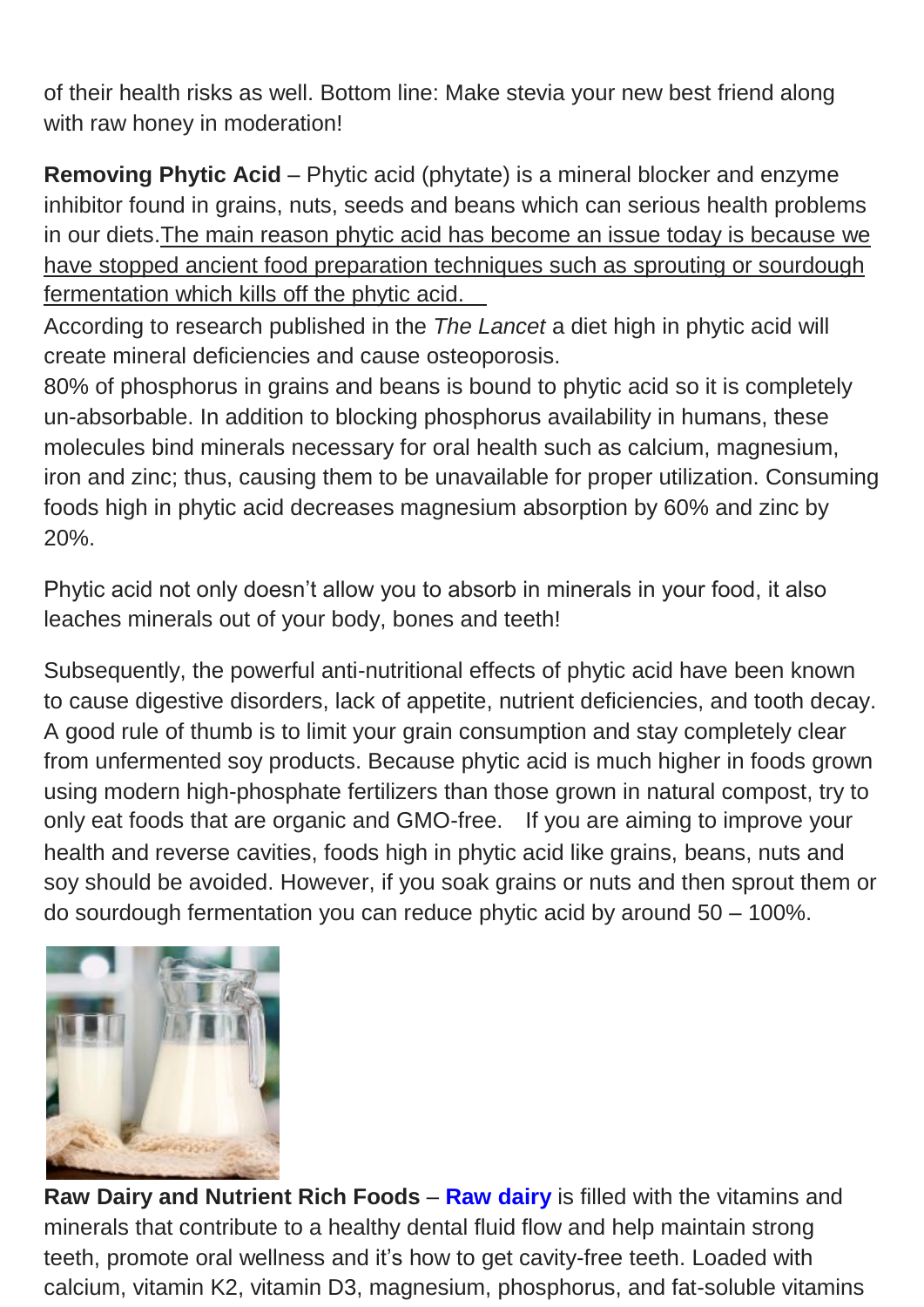it is a good idea to consume raw dairy products at least weekly. I recommend **[goat's](http://draxe.com/kefir-benefits/) milk kefir**, raw cheeses and organic grass-fed butter are great options.

Remember, if you're going to beat tooth decay, you need to increase your fat soluble vitamin intake and mineral intake. If I were creating an ideal diet to follow, it would look like this:

- Rich in animal foods like bone [broth,](http://draxe.com/naturally-reverse-cavities-heal-tooth-decay/) meat, fish and eggs.
- Raw and cooked vegetables especially green leafy vegetables.
- Raw dairy like kefir, cheese and grass-fed butter
- Fruit one piece daily early in day
- $\cdot$  High vitamin D get plenty of sunshine and days not in sun supplement with 5,000IU daily of [D3.](http://store.draxe.com/collections/supplements/products/fish-oil)
- Foods high in healthy fat like coconut oil, avocado, olives and fish or fermented cod liver oil.
- Fermented grains only and in moderation such as true sourdough bread (or even better no grains at all). You can buy raw flours and breads here: bluemountainorganics.com and wisechoicemarket.com
- Nuts, seeds and beans only that have been sprouted. You can find sprouted nuts and seeds at: bluemountainorganics.com.
- Finally, NO processed food, packaged food or fast food.

**Mineralizing Tooth Paste** – First of all, I know it can get expensive, but there are several brands of fluoride-free toothpaste that you won't have to pay a small fortune to get your hands on. Second, if you're looking to save a buck or two and also want to remineralize your teeth in a *particularly powerful* way, **try [making](http://draxe.com/homemade-remineralizing-toothpaste/) your own**!

- 4 tbsp. [Coconut](http://draxe.com/coconut-oil-uses/) Oil
- 2 tbsp. Baking Soda (aluminum free)
- 1 tbsp. xylitol or 1/8 tsp. stevia
- 20 drops peppermint or clove essential oil
- 20 drops trace minerals or (calcium/magnesium powder)